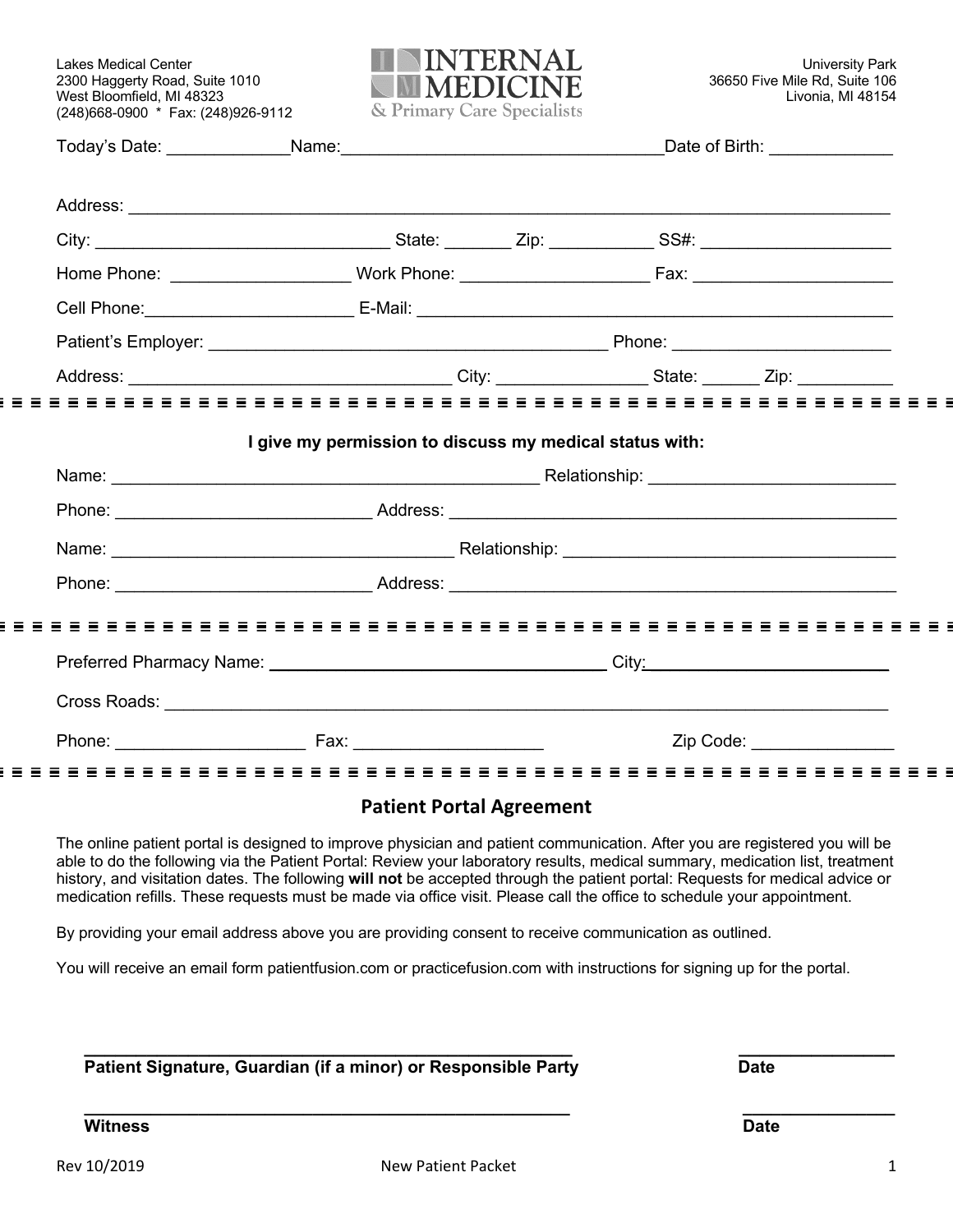

Today's Date: \_\_\_\_\_\_\_\_\_\_\_\_\_Name:\_\_\_\_\_\_\_\_\_\_\_\_\_\_\_\_\_\_\_\_\_\_\_\_\_\_\_\_\_\_\_\_\_\_Date of Birth: \_\_\_\_\_\_\_\_\_\_\_\_\_

# **Medications**

| <b>Name</b> | Dose / Strength   Frequency (how often do you take it?) |
|-------------|---------------------------------------------------------|
|             |                                                         |
|             |                                                         |
|             |                                                         |
|             |                                                         |
|             |                                                         |
|             |                                                         |
|             |                                                         |
|             |                                                         |
|             |                                                         |
|             |                                                         |
|             |                                                         |
|             |                                                         |
|             |                                                         |
|             |                                                         |

| <b>Allergy</b> | <b>Reaction</b> |
|----------------|-----------------|
|                |                 |
|                |                 |
|                |                 |
|                |                 |
|                |                 |

| <b>Specialist Names</b> | <b>Specialty</b> | <b>Diagnoses</b> |
|-------------------------|------------------|------------------|
|                         |                  |                  |
|                         |                  |                  |
|                         |                  |                  |
|                         |                  |                  |
|                         |                  |                  |
|                         |                  |                  |
|                         |                  |                  |
|                         |                  |                  |
|                         |                  |                  |

**\_\_\_\_\_\_\_\_\_\_\_\_\_\_**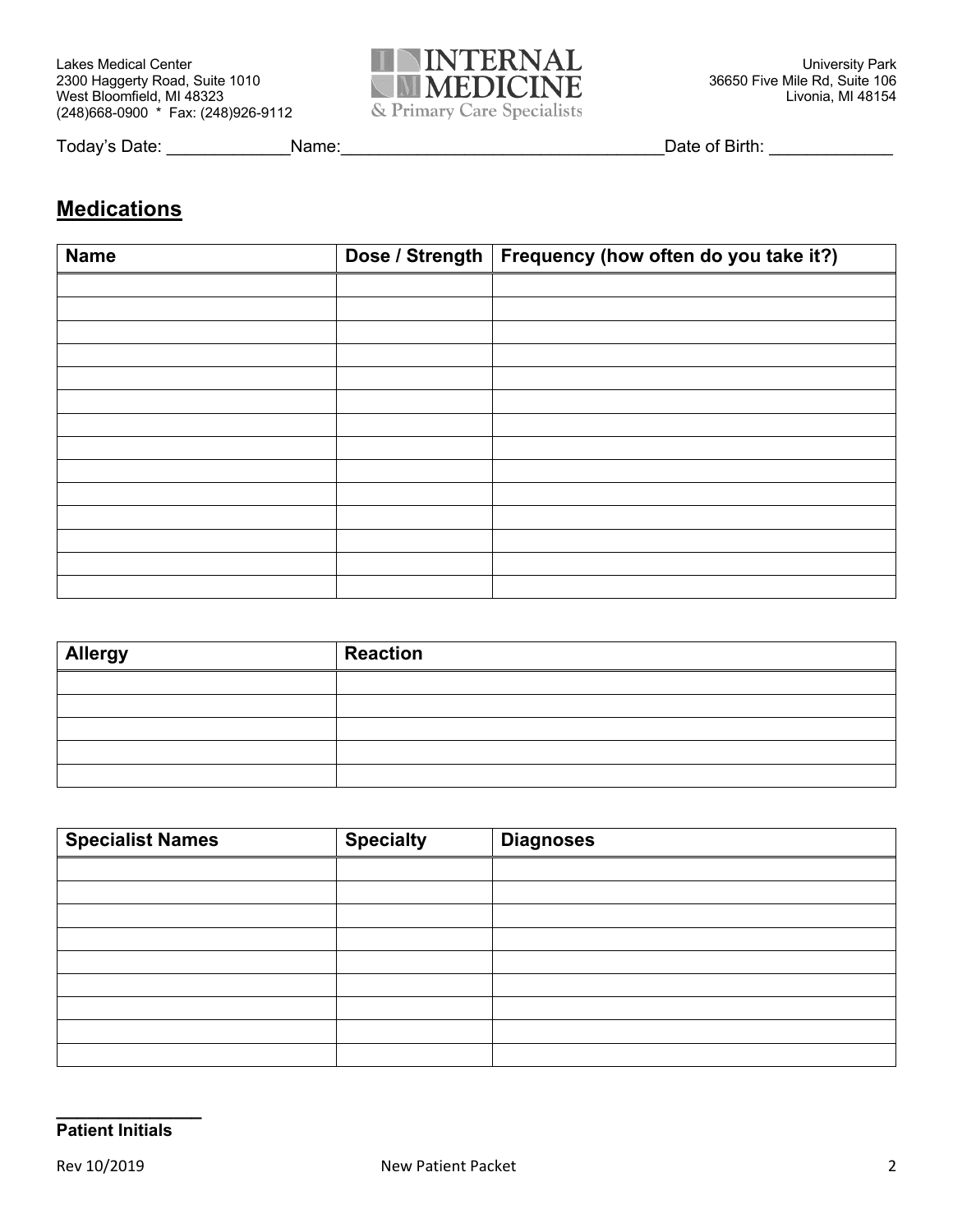

| Today's Date:                | Name:                         |                            |                                                                                                                                                                                                                                 | Date of Birth: Date of Birth:                                                                                                                                                                                                   |
|------------------------------|-------------------------------|----------------------------|---------------------------------------------------------------------------------------------------------------------------------------------------------------------------------------------------------------------------------|---------------------------------------------------------------------------------------------------------------------------------------------------------------------------------------------------------------------------------|
| <b>PAST MEDICAL HISTORY</b>  |                               |                            |                                                                                                                                                                                                                                 |                                                                                                                                                                                                                                 |
| $\Box$ ADD/ADHD              | $\Box$ Cancer                 | $\Box$ Head Injury         | $\Box$ High Cholesterol                                                                                                                                                                                                         | $\Box$ Psoriasis                                                                                                                                                                                                                |
| □ Anemia/Sickle Cell         | $\Box$ Cataracts              | $\Box$ Headaches/Migraines | □ Kidney Disease/Stones                                                                                                                                                                                                         | $\Box$ Rheumatic Fever                                                                                                                                                                                                          |
| $\Box$ Allergies             | $\Box$ Chicken Pox            | □ Heart Attack             | $\Box$ Meningitis                                                                                                                                                                                                               | $\Box$ Seizure Disorder                                                                                                                                                                                                         |
| $\Box$ Aortic Aneurism       | $\Box$ Compression Fracture   | $\Box$ Heart Disease       | □ Neck Pain/Injury                                                                                                                                                                                                              | $\Box$ Shingles                                                                                                                                                                                                                 |
| □ Arthritis/Lupus            | □ Diabetes (Sugar)            | $\Box$ Heart Murmur        | $\Box$ Neurological Problems                                                                                                                                                                                                    | $\Box$ Skin Disease                                                                                                                                                                                                             |
| $\Box$ Asthma                | $\Box$ Depression/Anxiety     | $\Box$ Hearing Problems    | □ Pancreas Disease                                                                                                                                                                                                              | □ Stomach Problems/Ulcers                                                                                                                                                                                                       |
| $\Box$ Back Pain/Injury      | $\Box$ Emphysema              | $\Box$ Hemorrhoids         | $\Box$ Pneumonia                                                                                                                                                                                                                | $\Box$ Stroke/CVA                                                                                                                                                                                                               |
| $\Box$ Bleeding Tendencies   | $\Box$ GERD                   | □ Herniated/Disc Disease   | $\Box$ Polio/MS                                                                                                                                                                                                                 | $\Box$ Thyroid Problems                                                                                                                                                                                                         |
| $\Box$ Blood Clots           | $\Box$ Glaucoma               | □ Hepatitis/Liver Disease  | $\Box$ Psychiatric Problems                                                                                                                                                                                                     | $\Box$ Tuberculosis                                                                                                                                                                                                             |
| $\Box$ Bronchitis            | $\Box$ Gout                   | □ High Blood Pressure      | $\Box$ Prostate Problems                                                                                                                                                                                                        | $\Box$ Other                                                                                                                                                                                                                    |
| <b>PAST SURGICAL HISTORY</b> |                               |                            |                                                                                                                                                                                                                                 |                                                                                                                                                                                                                                 |
| □ Adenoidectomy ______       | □ Cholecystectomy/Gallbladder |                            | $\Box$ Hysterectomy (Total/Partial)                                                                                                                                                                                             | $\Box$ Tubal Ligation $\_\_\_\_\_\$                                                                                                                                                                                             |
| $\Box$ Appendectomy          | □ Coronary Bypass _____       | □ Joint Repair _____       |                                                                                                                                                                                                                                 | □ Vasectomy _____                                                                                                                                                                                                               |
| $\Box$ Bariatric Surgery     | □ Glaucoma Surgery _____      | □ Tonsillectomy _____      |                                                                                                                                                                                                                                 | □ Wisdom Teeth ____                                                                                                                                                                                                             |
| □ Cataract Surgery ____      | $\Box$ Hernia Repair $\Box$   |                            | $\Box$ and the set of the set of the set of the set of the set of the set of the set of the set of the set of the set of the set of the set of the set of the set of the set of the set of the set of the set of the set of the | $\Box$ and the set of the set of the set of the set of the set of the set of the set of the set of the set of the set of the set of the set of the set of the set of the set of the set of the set of the set of the set of the |
| Born in                      | Lived in USA since            | Countries Traveled to      |                                                                                                                                                                                                                                 |                                                                                                                                                                                                                                 |

# **SOCIAL HISTORY / HAVE YOU EVER?** FAMILY HISTORY/AGES  $\uparrow$  = Alive ↓ = Deceased

|                                                                                                                             |                                                             |                                                                         |                                                                                             |                         |                  |                                                                                                                                                                                                                                                                                                                                                                                                                       | Age:                                   |                                                     |                                             |                                            |
|-----------------------------------------------------------------------------------------------------------------------------|-------------------------------------------------------------|-------------------------------------------------------------------------|---------------------------------------------------------------------------------------------|-------------------------|------------------|-----------------------------------------------------------------------------------------------------------------------------------------------------------------------------------------------------------------------------------------------------------------------------------------------------------------------------------------------------------------------------------------------------------------------|----------------------------------------|-----------------------------------------------------|---------------------------------------------|--------------------------------------------|
| Tobacco use<br>Cigarettes<br>Cigar<br>Chewing tobacco<br>Ecigs/Vape<br>Interest to quit                                     | $\Box$ Yes<br>$\Box$ Yes                                    | $\Box$ No<br>$\Box$ No                                                  | Amount/Day Years                                                                            |                         | <b>Quit Date</b> | <b>Heart Disease</b><br>High Blood Pressure<br>Stroke<br>Cancer <b>Cancer Cancer</b>                                                                                                                                                                                                                                                                                                                                  | Father $\Box$<br>□<br>□<br>□<br>$\Box$ | Mother $\square$<br>$\Box$<br>□<br>$\Box$<br>$\Box$ | Brothers $\square$<br>□<br>□<br>□<br>$\Box$ | Sisters $\square$<br>$\Box$<br>□<br>□<br>П |
| Alcohol use:<br>Beer<br>Wine<br>Liguor                                                                                      | $\Box$ Yes                                                  | $\Box$ No                                                               |                                                                                             |                         |                  | <b>Diabetes</b><br>Epilepsy/Seizures<br><b>Bleed/Clotting Disorder</b><br><b>Kidney Disease</b>                                                                                                                                                                                                                                                                                                                       | □<br>$\Box$<br>□                       | □<br>$\Box$<br>$\Box$<br>□                          | □<br>$\Box$<br>$\Box$<br>□                  | ப<br>$\Box$<br>$\Box$<br>Ω                 |
| Caffeine use:<br>Soda<br>Coffee/tea<br>Pills                                                                                | $\Box$ Yes                                                  | $\Box$ No                                                               |                                                                                             |                         |                  | Thyroid disease<br><b>Mental Illness</b><br>Osteoporosis<br>Liver Disease                                                                                                                                                                                                                                                                                                                                             | ō<br>$\Box$<br>$\Xi$                   | $\Box$<br>$\Box$<br>$\Box$<br>$\Box$                | $\Box$<br>$\Box$<br>$\Box$<br>$\Box$        | C<br>⊏<br>□<br>Π                           |
| Street Drug use:<br>Cocaine<br>Marijuana<br>IV Drug Use                                                                     | $\Box$ Yes                                                  | $\Box$ No                                                               | <u> 1999 - Andre Sta</u>                                                                    |                         |                  | Anesthesia Complications<br>Lung Disease<br>Other<br># Children _________<br># Grandchildren                                                                                                                                                                                                                                                                                                                          | $\Box$<br>吕<br>Sons                    | $\Box$<br>$\Box$<br>$\Box$                          | $\Box$<br>吕<br>Daughters ______             | $\Box$<br>$\Box$<br>П                      |
| Currently Live:<br>Marital Status:<br>Sexual Preference:<br>Sexual Partners include:<br>Exercise:<br>Seatbelts:<br>Helmets: | $\Box$ Either<br>Regularly<br>Regularly<br>$\Box$ Regularly | $\Box$ Married X $\_\_\_\$<br>$\Box$ Male<br>$\Box$<br>$\Box$<br>$\Box$ | $\Box$ Female<br>Occasionally<br>$\Box$<br>Occasionally<br>$\Box$<br>Occasionally<br>$\Box$ | Never<br>Never<br>Never |                  | □ Alone X ____ yrs   □ With friends X____ yrs   □ With family X _______ yrs    □ With significant other X _________ yrs<br>$\Box$ Separated X____ $\Box$ Divorced X ____ $\Box$ Widowed X ___ yrs<br>Male $\Box$ 1 $\Box$ 2 $\Box$ 3 $\Box$ 4+ Female $\Box$ 1 $\Box$ 2 $\Box$ 3 $\Box$ 4+ Current $\Box$ Zero $\Box$ 1 $\Box$ 2+<br>Exercise type: _________________________Diet type: _____________________________ | Request STD screen today? □ Yes □ No   | □ Never Married                                     |                                             |                                            |
| Pets:<br>Breast Self-exam<br><b>Testicular Self-exam</b>                                                                    | $\Box$ Dogs<br>$\Box$ Cats                                  | Regularly<br>$\Box$ Regularly                                           | $\Box$<br>Occasionally<br>$\Box$                                                            |                         | $\Box$ Never     | Menarche Age X Cycle X Days / / / /                                                                                                                                                                                                                                                                                                                                                                                   |                                        |                                                     | $\Box$ History of abnormal PAP              |                                            |

#### **\_\_\_\_\_\_\_\_\_\_\_\_\_\_\_\_\_ Patient Initials**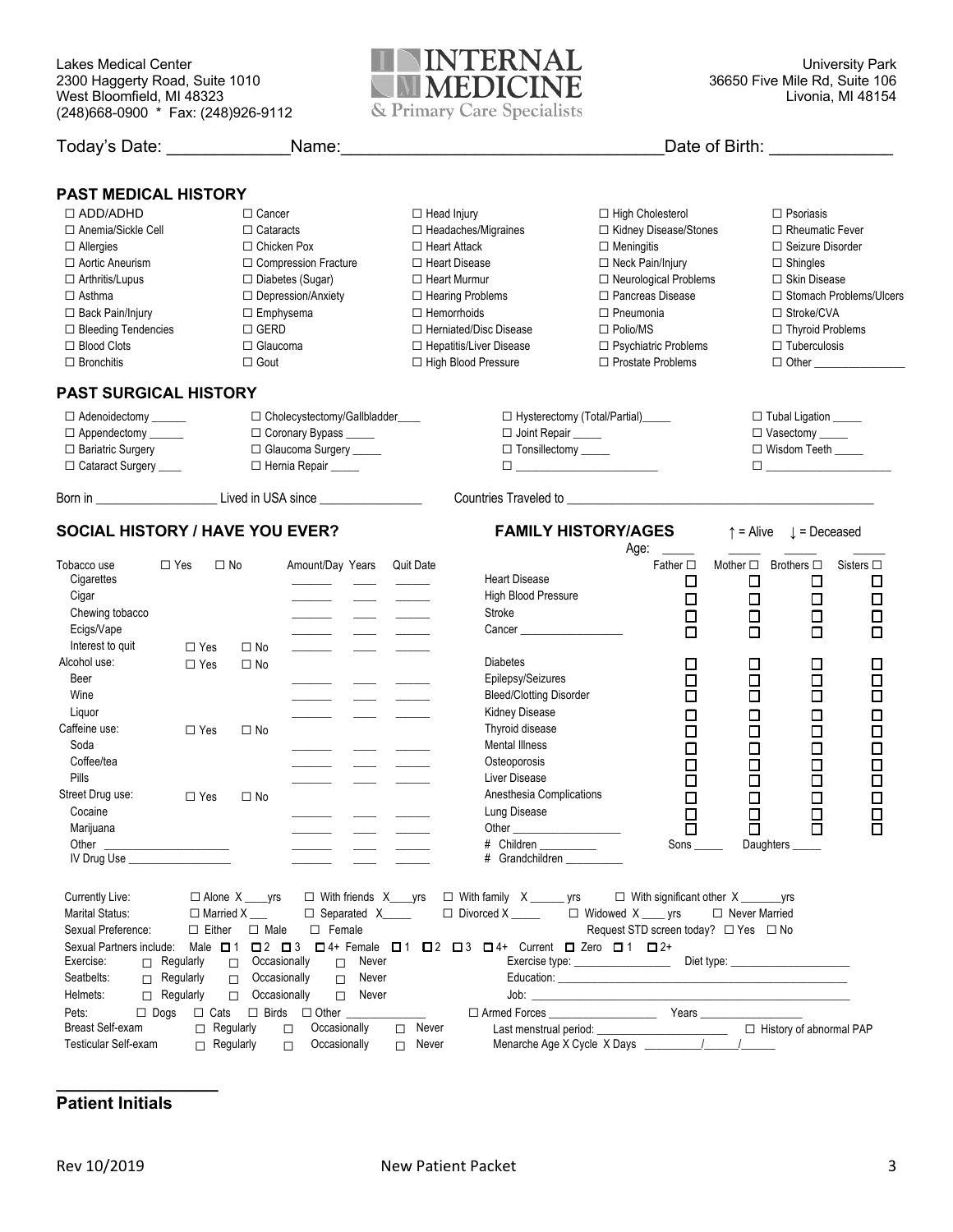Lakes Medical Center **Number of ACCOLOGY CONTROL CONTROL** Control Control Control Control Control Control Control Control Control Control Control Control Control Control Control Control Control Control Control Control Cont 2300 Haggerty Road, Suite 1010 **12 AND AND ALLETTICINITY** 36650 Five Mile Rd, Suite 106 West Bloomfield, MI 48323 Livonia, MI 48154 (248)668-0900 \* Fax: (248)926-9112



|                                                                                                                                                             |                                                                        |                                                                                   |                                                                                                                                                                                                              |                                                                                  |                                                                                                 | Date of Birth: _______________                                                                                                      |                                                                                  |                                                                                                |
|-------------------------------------------------------------------------------------------------------------------------------------------------------------|------------------------------------------------------------------------|-----------------------------------------------------------------------------------|--------------------------------------------------------------------------------------------------------------------------------------------------------------------------------------------------------------|----------------------------------------------------------------------------------|-------------------------------------------------------------------------------------------------|-------------------------------------------------------------------------------------------------------------------------------------|----------------------------------------------------------------------------------|------------------------------------------------------------------------------------------------|
| <b>Health Maintenance:</b>                                                                                                                                  |                                                                        |                                                                                   |                                                                                                                                                                                                              |                                                                                  |                                                                                                 |                                                                                                                                     |                                                                                  |                                                                                                |
| Immunizations<br>Last mammogram<br>Last pap smear                                                                                                           |                                                                        |                                                                                   | (If applicable) up to date $\Box$ Yes<br>$\Box$ No<br>Date:<br>Date: ________________                                                                                                                        |                                                                                  | Last colonoscopy<br>Last bone density<br>Last chest x-ray                                       | Date:<br>Date:                                                                                                                      |                                                                                  |                                                                                                |
| <b>GENERAL:</b><br>Weakness<br>Fatigue<br>Chills<br><b>Night Sweats</b><br>Changes in<br>Weight<br>Appetite<br>Sleep                                        | <b>YES</b><br>$\Box$<br>$\Box$<br>$\Box$<br>□<br>□<br>$\Box$<br>$\Box$ | $\underline{NO}$<br>$\Box$<br>$\Box$<br>$\Box$<br>$\Box$<br>□<br>$\Box$<br>$\Box$ | <b>HEART/VASCULAR:</b><br>Chest Pain<br>Palpitations<br>Easy Fatigue<br>Ankle Swelling<br>Wake Short of Breath<br>Clots/Where<br><b>Blood Transfusion</b><br>Irregular Heartbeats<br>Last □Stress Test □Echo | <b>YES</b><br>$\Box$<br>□<br>$\Box$<br>$\Box$<br>$\Box$<br>$\Box$<br>$\Box$<br>п | $\underline{\mathsf{NO}}$<br>$\Box$<br>$\Box$<br>$\Box$<br>$\Box$<br>$\Box$<br>$\Box$<br>□<br>□ | <b>JOINTS &amp; BACK:</b><br>Swelling<br>Stiffness<br>Deformity<br>Fractures/Site<br><b>MUSCLES:</b><br>Pain<br>Weakness            | <b>YES</b><br>$\Box$<br>□<br>$\Box$<br>□<br>□<br>□<br>$\Box$<br>$\Box$<br>$\Box$ | $NO$<br>$\Box$<br>$\Box$<br>$\Box$<br>$\Box$<br>$\Box$<br>$\Box$<br>$\Box$<br>$\Box$<br>$\Box$ |
| EYES:<br>Glasses/Contacts<br>Eye Pain<br>Eye Redness<br><b>Excessive Tearing</b><br><b>Blurring or Spots</b><br>Loss of Vision<br>Last Eye Exam ___________ | $\Box$<br>$\Box$<br>$\Box$<br>$\Box$<br>$\Box$<br>$\Box$               | □<br>$\Box$<br>$\Box$<br>$\Box$<br>$\Box$<br>$\Box$                               | <b>GASTROINTESTINAL:</b><br>Abdominal Pain<br>Heartburn<br><b>Difficulty Swallowing</b><br>Vomiting<br><b>Blood in Stool</b><br>Constipation<br>Diarrhea                                                     | □<br>$\Box$<br>$\Box$<br>$\Box$<br>$\Box$<br>$\Box$<br>$\Box$                    | □<br>$\Box$<br>$\Box$<br>$\Box$<br>$\Box$<br>$\Box$<br>$\Box$                                   | Twitching<br><b>ENDOCRINE:</b><br>Hair Loss<br><b>Excessively Hot</b><br><b>Excessively Cold</b><br>Always Thirsty<br>Always Hungry | $\Box$<br>$\Box$<br>$\Box$<br>□<br>□<br>□                                        | $\Box$<br>$\Box$<br>$\Box$<br>$\Box$<br>$\Box$<br>$\Box$                                       |
| <b>EARS:</b><br>Hearing Loss/Decline<br>Ringing<br>Drainage/Type ___<br>Vertigo/Dizziness<br>Use Hearing Aide                                               | П<br>$\Box$<br>$\Box$<br>$\Box$<br>$\Box$                              | □<br>$\Box$<br>$\Box$<br>$\Box$<br>$\Box$                                         | Belching/Burping<br>Flatulence/Passing Gas<br><b>URINARY:</b><br>Awaken to Urinate X<br>Strain to Urinate<br>Painful Urination<br><b>Blood in Urine</b>                                                      | $\Box$<br>□<br>$\Box$<br>$\Box$<br>$\Box$<br>$\Box$                              | $\Box$<br>$\Box$<br>□<br>$\Box$<br>$\Box$<br>$\Box$                                             | <b>PSYCHOLOGICAL:</b><br>Nervousness<br>Depression<br>Sleep Difficulty<br>Nightmares<br>Panic Attacks<br>Had Counseling/ yr ______  | □<br>$\Box$<br>$\Box$<br>$\Box$<br>□<br>□                                        | □<br>$\Box$<br>$\Box$<br>$\Box$<br>$\Box$<br>$\Box$                                            |
| <b>NOSE/THROAT/SINUSES:</b><br>Loss of Smell<br>Nosebleeds<br>Sore Throats<br>Hoarseness<br>Postnasal Drip<br>Snoring                                       | □<br>$\Box$<br>$\Box$<br>□<br>$\Box$<br>$\Box$                         | П<br>$\Box$<br>$\Box$<br>$\Box$<br>$\Box$<br>$\Box$                               | Frequent Urination X_<br><b>Hesitancy Urinating</b><br>Weak Urine Stream<br><b>Kidney Stones</b><br>SKIN:<br>Itching<br>Rash                                                                                 | □<br>$\Box$<br>$\Box$<br>$\Box$<br>$\Box$<br>$\Box$                              | $\Box$<br>$\Box$<br>Д<br>$\Box$<br>$\Box$<br>$\Box$                                             | <b>MALE:</b><br>Hernia<br>Discharge<br><b>Testicle Pain</b><br>Sexual Disease<br><b>Erectile Dysfunction</b><br>Infertility         | □<br>□<br>о<br>□<br>$\Box$<br>$\Box$<br>□                                        | $\Box$<br>$\Box$<br>$\Box$<br>$\Box$<br>$\Box$<br>$\Box$<br>$\Box$                             |
| <b>MOUTH:</b><br>Dentures<br><b>Bleeding Gums</b><br>Toothache<br>Loss of Taste<br>Last Dental Exam                                                         | □<br>$\Box$<br>$\Box$<br>$\Box$                                        | $\Box$<br>$\Box$<br>$\Box$<br>$\Box$                                              | Color Change<br>Easy Bruising<br>Moles<br>Skin Cancer/Type:<br><b>NEUROLOGIC:</b>                                                                                                                            | ο<br>$\Box$<br>□<br>$\Box$                                                       | $\Box$<br>$\Box$<br>$\Box$<br>$\Box$                                                            | <b>FEMALE:</b><br>Vaginal Itching/Burning<br>Vaginal Discharge<br>Problem Periods<br>Intercourse Pain<br><b>Breast Lumps</b>        | $\Box$<br>о<br>$\Box$<br>□<br>$\Box$<br>$\Box$                                   | $\Box$<br>$\Box$<br>$\Box$<br>$\Box$<br>$\Box$<br>$\Box$                                       |
| <b>LUNGS:</b><br>Cough<br>Wheezing<br>Shortness of Breath<br>Spitting up Blood<br>Positive TB Test                                                          | $\Box$<br>$\Box$<br>$\Box$<br>$\Box$<br>$\Box$                         | □<br>$\Box$<br>$\Box$<br>$\Box$<br>$\Box$                                         | Headache<br><b>Dizziness</b><br>Double Vision<br>Muscle Weakness<br>Numbness<br>Loss of Coordination                                                                                                         | $\Box$<br>$\Box$<br>$\Box$<br>□<br>$\Box$<br>□<br>$\Box$                         | $\Box$<br>$\Box$<br>$\Box$<br>$\Box$<br>$\Box$<br>$\Box$<br>$\Box$                              | Nipple Discharge<br>Menopause<br>Infertility                                                                                        | $\Box$<br>$\Box$<br>$\Box$                                                       | $\Box$<br>$\Box$<br>$\Box$                                                                     |

## **Clinician Signature: \_\_\_\_\_\_\_\_\_\_\_\_\_\_\_\_\_\_\_\_\_ Patient Initials: \_\_\_\_\_\_\_\_\_\_\_\_\_\_\_\_\_\_\_\_\_\_\_**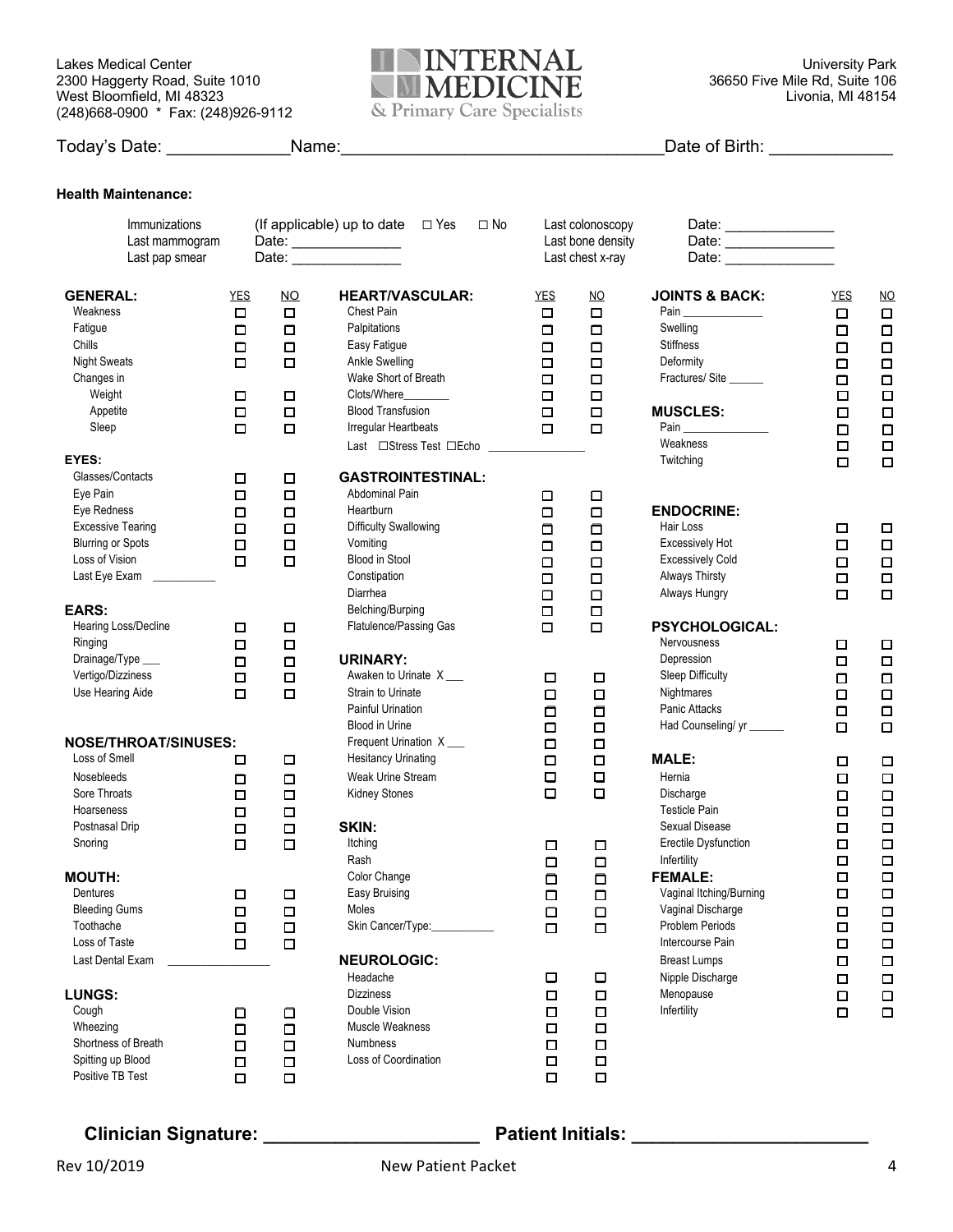

Today's Date: \_\_\_\_\_\_\_\_\_\_\_\_\_Name:\_\_\_\_\_\_\_\_\_\_\_\_\_\_\_\_\_\_\_\_\_\_\_\_\_\_\_\_\_\_\_\_\_\_Date of Birth: \_\_\_\_\_\_\_\_\_\_\_\_\_

## **ADVANCE DIRECTIVE FOR HEALTHCARE**

YOUR HEALTH CARE AGENT

Your health care agent can make health care decisions for you when you can not make decisions for yourself. You should pick someone that you trust. Talk to them about your wishes. Tell them that you are making them your agent in this advance directive.

|                                                           | I want this person to be my alternate agent if the first person cannot do it:                                                                                                                                                                                                                                                                             |
|-----------------------------------------------------------|-----------------------------------------------------------------------------------------------------------------------------------------------------------------------------------------------------------------------------------------------------------------------------------------------------------------------------------------------------------|
|                                                           |                                                                                                                                                                                                                                                                                                                                                           |
|                                                           |                                                                                                                                                                                                                                                                                                                                                           |
|                                                           | Home Phone: North Phone: North Phone: North Phone: North Phone: North Phone: North Phone: North Phone: North Phone: North Phone: North Phone: North Phone: North Phone: North Phone: North Phone: North Phone: North Phone: No                                                                                                                            |
| I want my advance directive to start:                     |                                                                                                                                                                                                                                                                                                                                                           |
|                                                           | $\Box$ When I cannot make my own decisions                                                                                                                                                                                                                                                                                                                |
| $\Box$ Now                                                |                                                                                                                                                                                                                                                                                                                                                           |
|                                                           | $\Box$ When this happens: $\Box$                                                                                                                                                                                                                                                                                                                          |
| will help ease their minds during an emergency situation. | We have found that it is helpful to know a patient's decision regarding resuscitation well in advance of the need<br>of such information. Please indicate your wishes on the form below and sign and date at the bottom. Your doctor<br>will discuss this decision with you. It is also important that you let your family members know your wishes. This |
| <b>CODE STATUS:</b>                                       | <b>Full Resuscitation - (Full Code)</b>                                                                                                                                                                                                                                                                                                                   |
|                                                           | Do Not Resuscitate - (No Code)                                                                                                                                                                                                                                                                                                                            |
|                                                           | Patient Signature, Guardian (if a minor) or Responsible Party<br><b>Date</b>                                                                                                                                                                                                                                                                              |
|                                                           |                                                                                                                                                                                                                                                                                                                                                           |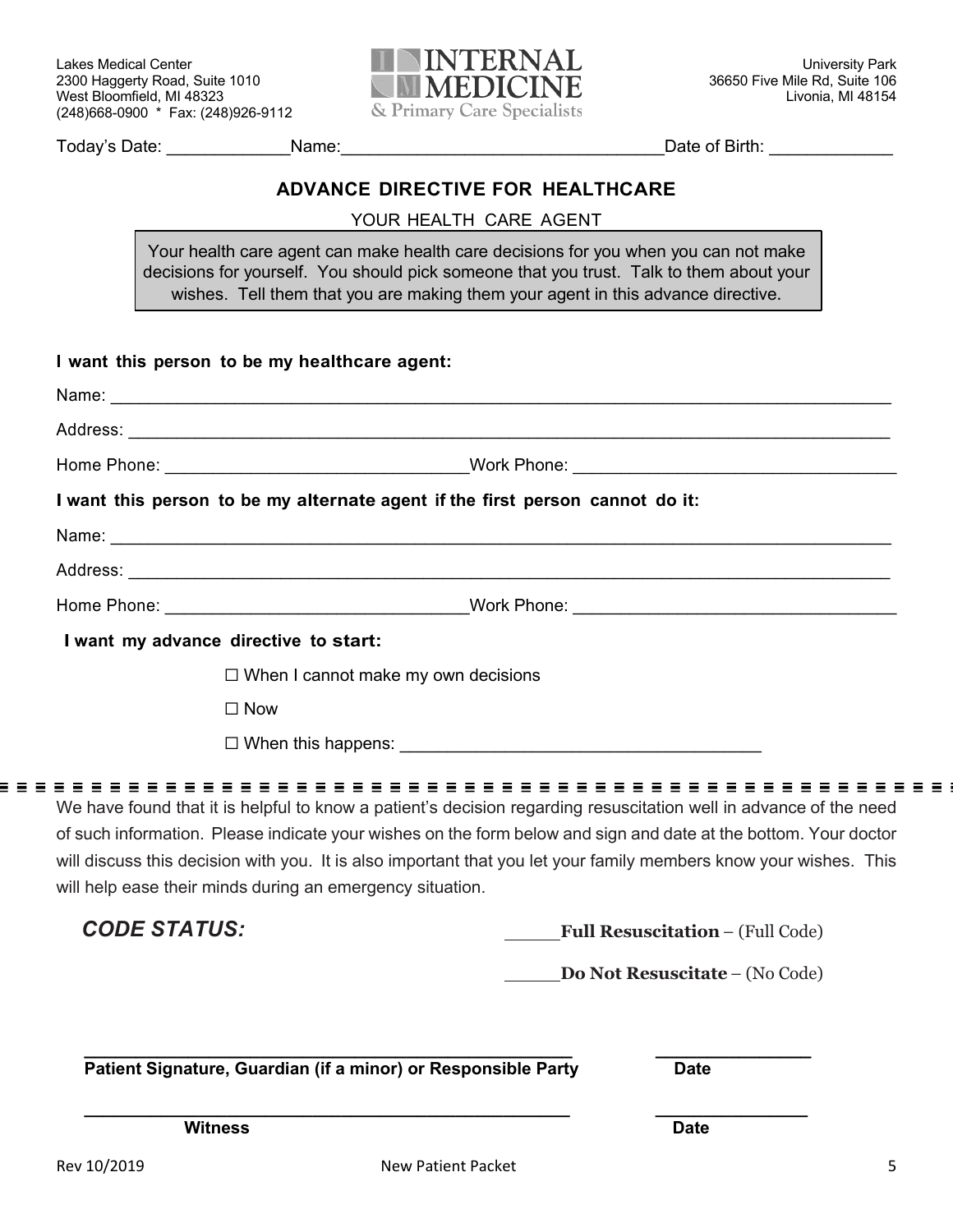

Today's Date: The Contract Contract Contract Contract Contract Contract Contract Contract Contract Contract Contract Contract Contract Contract Contract Contract Contract Contract Contract Contract Contract Contract Contra

# **YOUR SIGNATURE IS NECESSARY FOR US TO PROCESS ANY INSURANCE CLAIMS AND TO ENSURE PAYMENT OF SERVICES RENDERED**

**There is a \$35.00 fee for all non-sufficient funds/closed account returned checks.** 

**There is a \$25.00 fee for appointments that are not kept without a prior cancellation.**

**Accounts that have been sent to the Collection Agency will have a 35% handling fee added to the amount previously owed.**

**A \$45.00 fee will be charged to a patient's account for any personal interaction with a provider without an appointment.**

### **THE NON-MEDICARE PATIENT**

I authorize the release of all medical information which is pertinent to my medical care and necessary to process this claim. I assign all medical and/or surgical benefits including major medical benefits to which I am entitled, to Lawrence Dell, M.D.P.C. and Internal Medicine & Primary Care Specialists (IMPCS). This assignment will remain in effect until revoked by me in writing. A photocopy of this assignment is to be considered as valid as the original.

#### **THE MEDICARE PATIENT**

I request that payment of authorized Medicare benefits be made to me or on my behalf to Lawrence Dell, M.D. P.C. for any services furnished to me by Lawrence M. Dell, M.D. P.C., IMPCS, or associate providers. I authorize any holder of medical information about me to release to the Health Care Financing Administration and its agents any information needed to determine benefits or the benefits payable for related services. This assignment will remain in effect until revoked by me in writing. A photocopy of this assignment is to be considered as valid as the original.

**I, OR THE PERSON LEGALLY RESPONSIBLE FOR MY MEDICAL CHARGES, AGREE TO BE FINANCIALLY RESPONSIBLE FOR ALL CHARGES I.E. CO-PAYS, DEDUCTIBLES AND NON-COVERED PROCEDURES.**

**I HAVE READ THIS INFORMATION, HAVE HAD THE OPPORTUNITY TO ASK ANY QUESTIONS REGARDING THE CONTENT AND UNDERSTAND IT.**

**I HEREBY AUTHORIZE Internal Medicine & Primary Care Specialists AND/OR their EMPLOYEE/ASSOCIATES TO EXAMINE ME AND MANAGE AND TREAT ANY MEDICAL ISSUES THAT MAY ARISE.**

**\_\_\_\_\_\_\_\_\_\_\_\_\_\_ \_\_\_\_\_\_\_\_\_\_\_\_\_\_\_**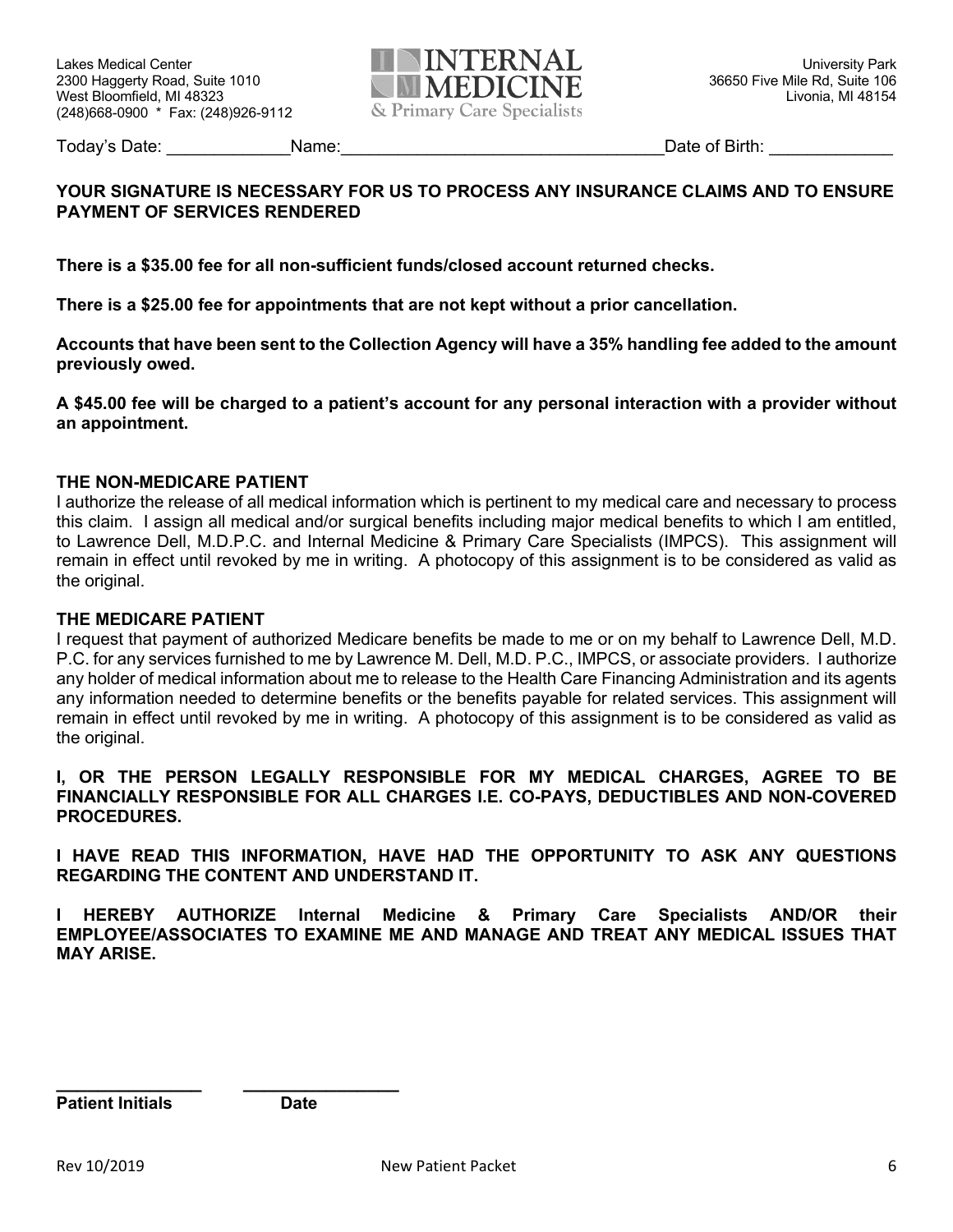

Today's Date: Today's Date: Today's Date: Name: Let us a set us a set us a set us a set us a set us a set us a set us a set us a set us a set us a set us a set us a set us a set us a set us a set us a set us a set us a set

# **HIPAA Notice of Privacy Practices**

#### **THIS NOTICE DESCRIBES HOW MEDICAL INFORMATION ABOUT YOU MAY BE USED AND DISCLOSED AND HOW YOU CAN GET ACCESS TO THIS INFORMATION. PLEASE REVIEW IT CAREFULLY.**

This Notice of Privacy Practices describes how we may use and disclose your protected health information (PHI) to carry out treatment, payment or health care operations (TPO) and for other purposes that are permitted or required by law. It also describes your rights to access and control your protected health information. "Protected health information" is information about you, including demographic information that may identify you and that relates to your past, present, or future physical or mental health or condition and related health care services.

#### **USES AND DISCLOSURES OF PROTECTED HEALTH INFORMATION**

Your protected health information may be used and disclosed by your physician, our office staff and others outside of our office that are involved in your care and treatment for the purpose of providing health care services to you, to pay your health care bills, to support the operation of the physician's practice, and any other use required by law.

**Treatment:** We will use and disclose your protected health information to provide, coordinate, or manage your health care and any related services. This includes the coordination or management of your health care with a third party. For example, we would disclose your protected, health information as necessary, to a home health agency that provides care to you. For example, your protected health information may be provided to a physician to whom you have been referred to ensure that the physician has the necessary Information to diagnose or treat you.

Payment: Your protected health information will be used, as needed, to obtain payment for your health care services. For example, obtaining approval for a hospital stay may require that your relevant protected health information be disclosed to the health plan to obtain approval for the hospital admission.

**Healthcare Operations:** We may use or disclose, as needed, your protected health information in order to support the business activities of your physician's practice. These activities include, but are not limited to, quality assessment activities, employee review activities, training of medical students, licensing, and conducting or arranging for other business activities. For example, we may disclose your protected health information to medical school students that see patients at our office. In addition, we may use a sign-in sheet at the registration desk where you will be asked to sign your name and indicate your physician. We may also call you by name in the waiting room when your physician is ready to see you. We may use or disclose your protected health information, as necessary, to contact you to remind you of your appointment

We may use or disclose your protected health information in the following situations without your authorization. These situations include: as Required By Law, Public Health issues as required by law, Communicable Diseases: Health Oversight: Abuse or Neglect: Food and Drug Administration requirements: Legal Proceedings: Law Enforcement: Coroners, Funeral Directors, and Organ Donation: Research: Criminal Activity: Military Activity and National Security: Workers' Compensation: Inmates: Required Uses and Disclosures: Under the law, we must make disclosures to you and when required by the Secretary of the Department of Health and Human Services to investigate or determine our compliance with the requirements of Section 164.500.

**Other Permitted and Required Use and Disclosures** Will Be Made Only With Your Consent, Authorization or Opportunity to Object unless required by law.

You may revoke this authorization, at any time, in writing, except to the extent that your physician or the physician's practice has taken on action in reliance on the use or disclosure indicated in the authorization.

**\_\_\_\_\_\_\_\_\_\_\_\_\_\_ \_\_\_\_\_\_\_\_\_\_\_\_\_\_\_**